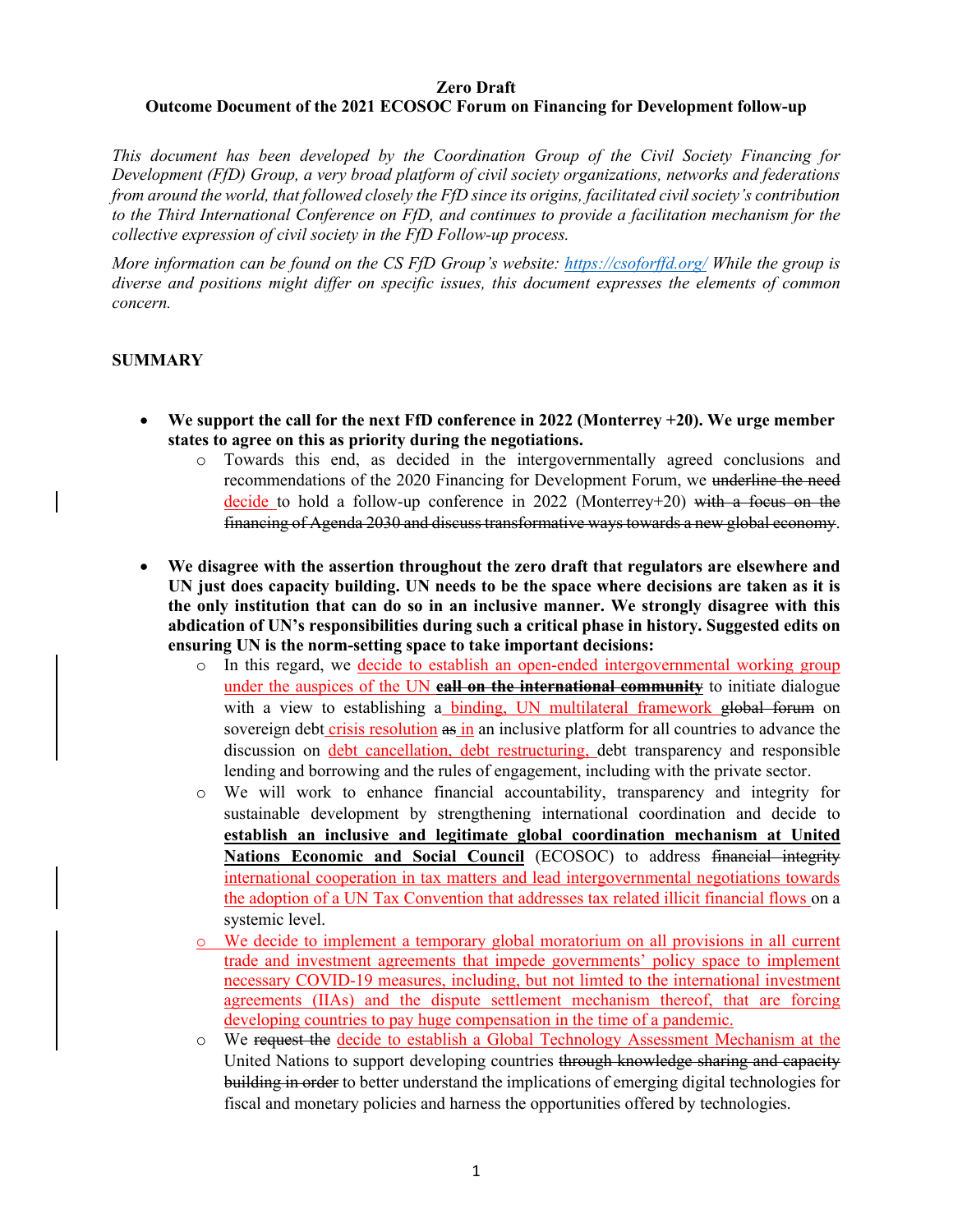We, Ministers and high-level representatives, have met from 12 to 15 April 2021 at the Sixth Economic and Social Council Forum on Financing for Development follow-up.

We note with concern that while even before the COVID-19 pandemic, the world was not on track to achieve the SDGs by 2030, we are now facing a triple crisis of health, economic downturn and climate change.

The pandemic has caused immense human suffering across the globe and triggered the worst economic and social crisis in generations. It has exacerbated pre-existing inequalities and vulnerabilities within and between countries. Although the virus has impacted everyone everywhere, developing countries, especially the most vulnerable countries and people, have been disproportionally affected.

At the centre of a global recovery is equitable, affordable access for all to the COVID-19 vaccine. We resolve to ensure ensure universal, free, safe and timely access for all countries to COVID-19 vaccines. We fully support the Access to COVID-19 Tools Accelerator (ACT-A) initiative and its COVAX facility and call on countries to redress the large funding needs of these facilities.

We are deeply concerned that many developing countries are unable to meet the essential health and humanitarian needs of their people and to recover from the recession due to growing liquidity and fiscal constraints, growing debt servicing obligations and high borrowing costs. There is a grave danger of a sharply diverging world – with one group of countries recovering on the back of strong stimulus measures and digital acceleration, and many others potentially facing a lost decade of sustainable development, if decisive action is not taken urgently.

The magnitude of the crisis calls for a proportionate and coordinated international response to achieve a resilient, sustainable and inclusive recovery everywhere. We welcome the Financing the 2030 Agenda in the era of COVID-19 and Beyond initiative and particular relevance of the upcoming G20, G7 and WBG/IMF meetings in order to push the Financing for Development agenda.

We welcome the extraordinary fiscal and monetary measures taken by many governments, which have cushioned the socio-economic impact of the pandemic. We commit to undertake strong and coordinated global stimulus efforts that promote decent work and support the transition to a healthier and sustainable economy, and will build inclusive societies. We will also work to overcome the systemic impediments to the achievement of the Addis Ababa Action Agenda, Sendai Framework of Disaster Risk Reduction, Paris Agreement and the 2030 Agenda for Sustainable Development.

## **Cross-cutting issues**

Pre-existing inequalities within and between countries are amplifying the impact of the pandemic, with the most vulnerable countries and people most at risk of being left further behind in the health and socioeconomic recovery efforts. We resolve to undertake responses that are targeted on reducing exclusion, tackling inequalities and ending discrimination.

The COVID-19 pandemic has severely impacted societies with women and girls being disproportionally affected. Years of progress towards achieving gender equality have been lost. We commit to massively lift our efforts to achieve gender equality and full realization of women's human rights by implementing COVID-19 recovery health, social and economic programs that place women and youth at the center, including by promoting care systems that recognize, value, reduce and redistribute unpaid domestic and care work.

Climate change has a severe impact on development through the compounding physical and financial losses to all economies and especially of developing countries. We reiterate the need for increasing the support to the most vulnerable countries to enable them to build resilience and adapt to climate change.

We further stress that investment in sustainable infrastructure is critical for an inclusive COVID-19 recovery and for acceleration towards the achieving the SDGs. The investment gap for the achievement of the 2030 Agenda is growing and investment in infrastructure in developing countries has declined by over \$50 billion last year alone. Private and public financing must be scaled up to catalyze investments in infrastructure that will help to achieve the 2030 Agenda.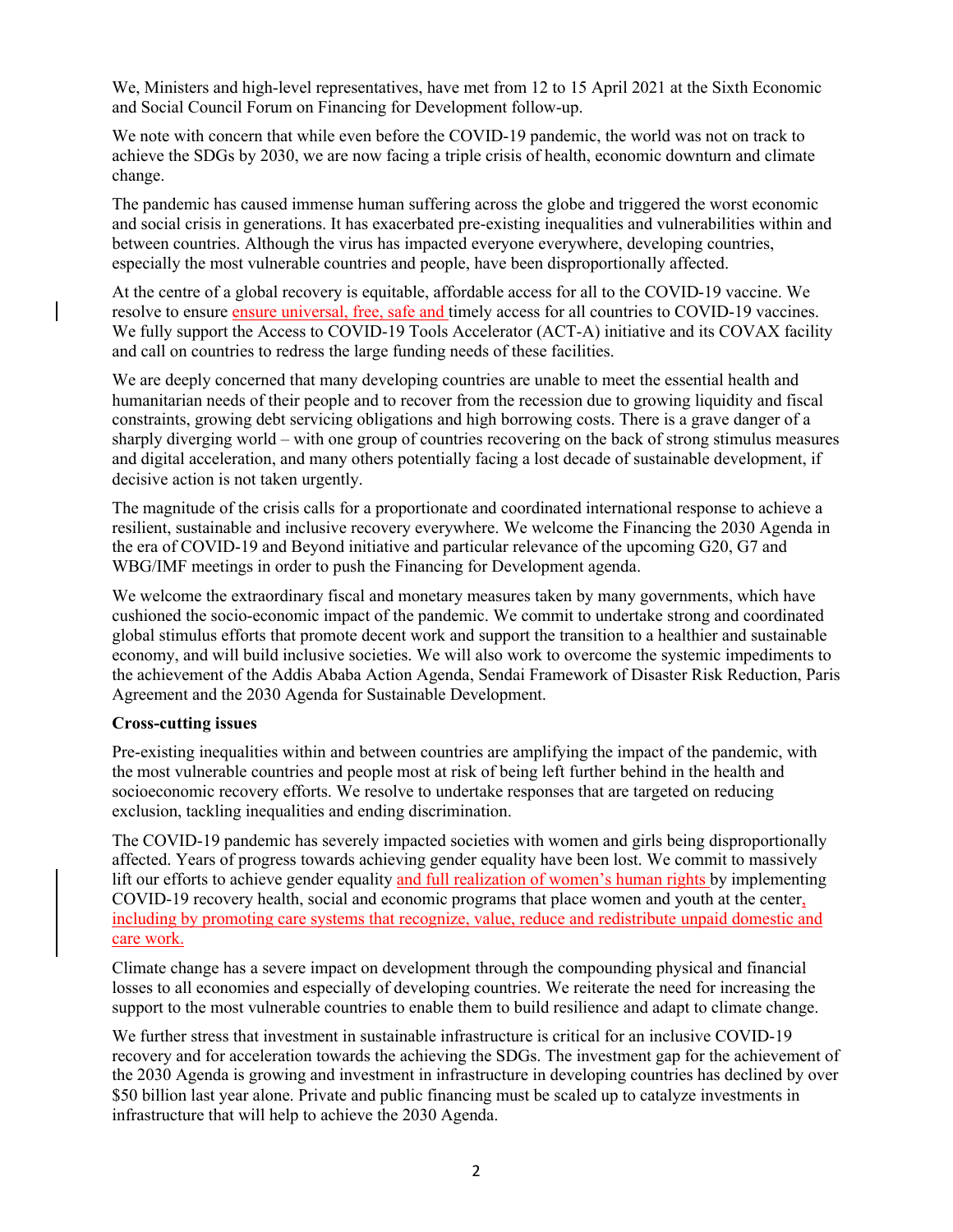#### **Domestic Public Resources**

Public finance is crucial for health and social-economic recovery. We urge that timely support is given to countries to create the fiscal space to invest in the immediate COVID-19 response and recovery, and to drive the achievement of the SDGs. We reiterate that these exceptional fiscal measures be maintained for as long as needed to secure the health, social and economic recovery.

Social protection systems have been the first line of defense against the negative impacts of COVID-19 on people's health, livelihoods, and incomes. We are committed to scale up financing to protect the livelihood and health of vulnerable communities and to close the financing gap faced by vulnerable countries including the LDC's and SIDS. We **call on governments** to extend social protection to workers in the informal economy, promoting fiscally sustainable and nationally appropriate social protection systems and measures for all, including floors, with a focus on those furthest below the poverty line and the vulnerable, persons with disabilities, indigenous persons, children, youth and older persons.

We reiterate that recovery programmes must advance the SDGs, the Addis Ababa Action Agenda and the goals of the Paris Agreement. We will take concrete steps to phase out fossil fuel subsidies and consider introduce carbon pricing. Progressive carbon taxation and other progressive taxes such as financial transaction tax, corporate tax, wealth tax, excess profits tax, property tax can helps countries achieve the commitments of the Paris Agreement, SDGs and Addis Ababa Action Agenda, while also generating cobenefits on health, environment, and equity, as well as strengthening the competitiveness of domestic industries. However, we stress that regressive carbon taxes and other taxes such as value added tax, goods and services tax can exacerbate inequalities, including gender inequalities. Multilateral solutions and international cooperation on earbon taxation should support national actions.

We recognize the importance of transparent fiscal systems in combating inequality and recommit to strengthening the capacities of revenue administration through modernized, progressive tax systems, in line with the Addis Ababa Action Agenda. We recognize the need to advance progress on taxation of the digital economy and to ensure the full and effective participation taking fully into account the input of developing countries and their unique needs and capacities. We **call on the United Nations** to support countries, particularly developing countries, in enabling space for norm-setting, building policy and administrative capacity for the effective and efficient taxation of the digital economy, including the imposition of customs duties on electronic transmissions, which should be discussed at the UN and not at the WTO, tariffs being an extremely important source of revenues for developing countries and an essential component of taxation of the digital economy. We welcome the work of the UN Committee of Experts on International Cooperation in Tax Matters on this issue and urge the committee to complete its work on a new Article 12B of the UN Model Tax Convention before the end of its current mandate. We welcome the work, including capacity development by the United Nations on tax policy and administration as well as on infrastructure asset management for sustainable development.

We reiterate our deep concern on the growing illicit financial flows internationally. We note the report of the FACTI Panel and welcome consideration of its fourteen recommendations. We look forward to the Secretary General's forthcoming policy brief on illicit financial flows.

We will also work to lower barriers to cross-border access to beneficial ownership information for unconditional and speedy recovery and return of stolen assets. We propose that policy actions be taken to ensure immediate return of stolen assets and invite UNODC in collaboration with the World Bank Group to present a full proposal for a multilateral mediation mechanism for asset return before the next FFD Forum. We **call for more concerted efforts at the national level** to address the role of the financial institutions, lawyers, accountants and others in enabling corruption, crime and tax evasion and avoidance.

We **call upon Member States** to recommit to addressing the challenges of preventing and combating illicit financial flows and strengthening international cooperation and good practices on assets return and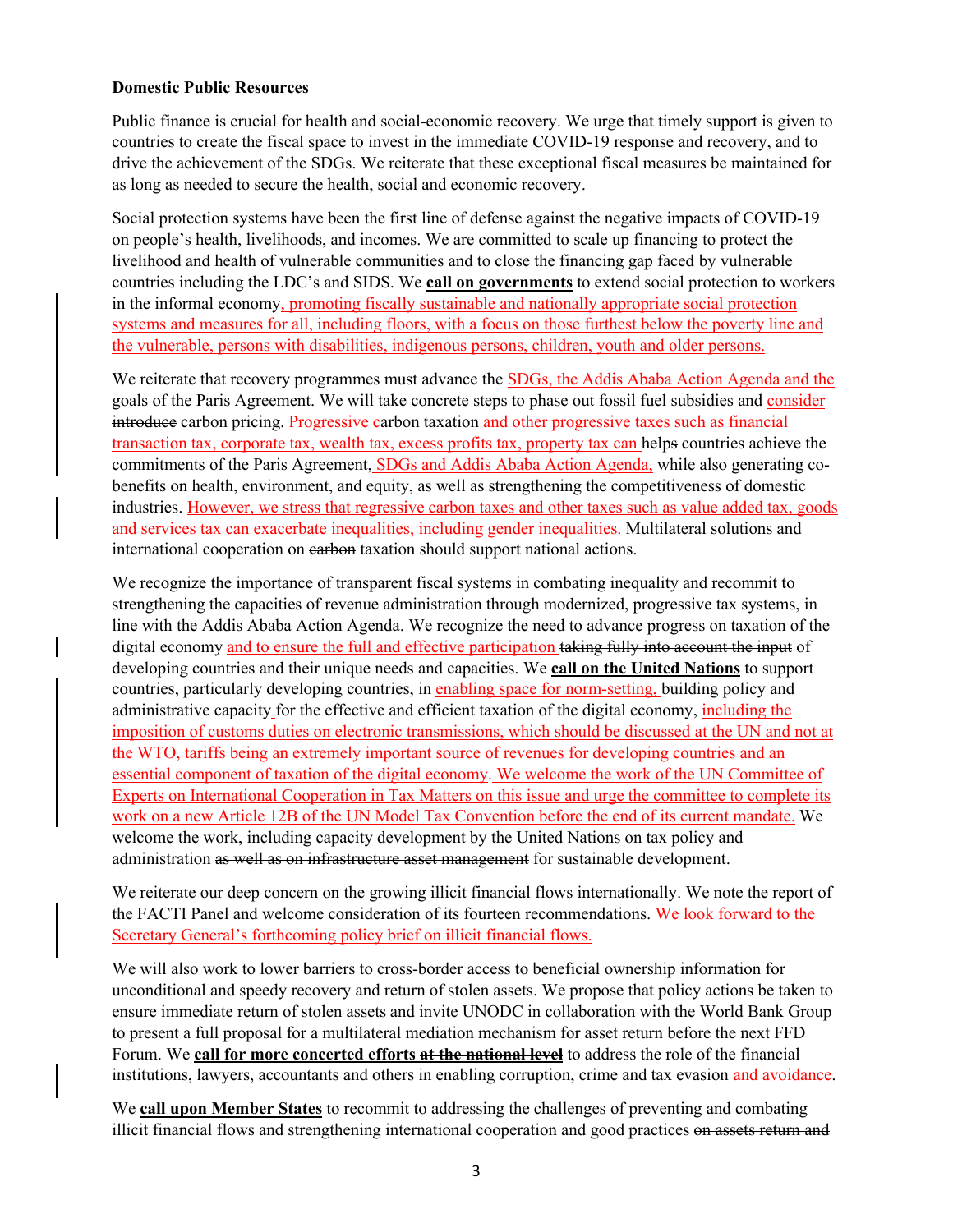recovery, including by more effective measures to implement existing obligations under the United Nations Convention against Corruption and the United Nations Convention against Transnational Organized Crime and the Protocols thereto, and to implement effective, inclusive and sustainable measures to prevent and combat corruption illicit financial flows within the framework of the 2030 Agenda.

We will work to enhance financial accountability, transparency and integrity for sustainable development by strengthening international coordination and decide to **establish an inclusive and legitimate global coordination mechanism at United Nations Economic and Social Council** (ECOSOC) to address financial integrity international cooperation in tax matters and lead intergovernmental negotiations towards the adoption of a UN Tax Convention that addresses tax related illicit financial flows on a systemic level.

In order to ensure national ownership of e<del>oherent support for</del> domestic resources mobilisation, we acknowledge the importance of respecting each country's policy space and leadership, including in the context of positive role that Integrated National Financing Frameworks (INFFs) plays in SDG planning and implementation. The COVID-19 pandemic has highlighted the importance of incorporating multihazard risk analysis into national development planning. INFFs support public financial management reforms, as well as help to We commit to mainstreaming gender-responsive budgeting and tracking, with disaggregated data to address inequalities and differenciated needs of groups of population, in an economy-wide manner.

## **Domestic and international private business and finance**

The crisis provides an opportunity to build a new business model that works for everyone under a new social contract that focuses on long term gains. We recommit to taking collective actions to further align private business and finance with the SDGs and channel investment where it is most needed.

We also recognize the need to make private business more accountable for its impact on sustainable development. This requires regulation and the extensive implementation of ex-ante evaluation of human rights, social, environmental and gender equality impacts, consolidating existing reporting frameworks, increasing its transparency, ensuring global coherence and mandating a minimum level of disclosure as appropriate, as well as operating in aligment with the UN Guiding Pricinples on Business and Human Rights.

We welcome the initiatives of the UN system on SDG financing and **call on the UN system** to advance innovative solutions that can further unlock investment in SDGs. In this regard, we welcome the Secretary-General's ongoing efforts, through a series of Roundtables on Extractive Industries, to maximize extractive industries contribution to sustainable development.

We further welcome the work of the GISD Alliance convened by the UN Secretary-General. We will explore options to address the role of credit-rating agencies in the context of the COVID-19 recovery and implementation of the 2030 Agenda and invite the Inter-agency Task Force on Financing for Development to include analysis in this regard in its 2022 report.

We are concerned about the decline in remittances, an important source of income for receiving families in developing countries, which has decreased by about \$40 billion due to the Covid-19 crisis. We further express our concern at the continued decline in correspondent banking relationships. We will work to improve the access to, usage and quality of financial services to lower the cost of remittances. We recommit to taking concrete actions to reduce the average transaction cost of migrant remittances by 2030 to less than 3 per cent of the amount transferred, while reaffirming the need to promote and protect effectively the human rights and fundamental freedoms of all migrants, especially those of women and children, regardless of their migration status, as agreed in the Addis Ababa Action Agenda.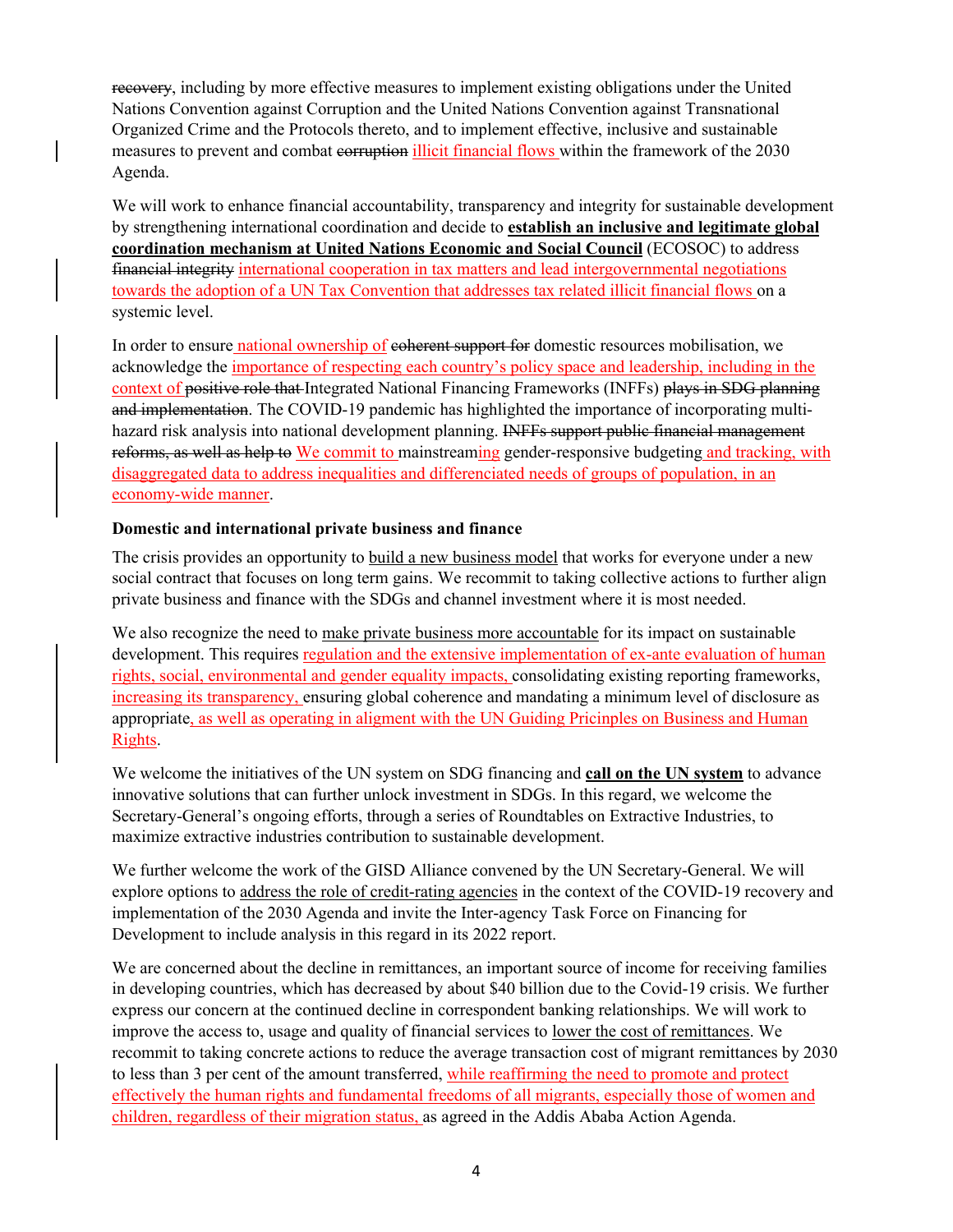We recognize that investments in low-carbon technologies and sustainable and resilient infrastructure can spur growth and economic recovery, address inequalities, and at the same time accelerate the transformation towards climate-resilient economies. However, we acknowledge that these will require policy action and coherence to accelerate the development and transfer of low-emission and climate resilient technologies, in line with the Common but Differentiated Responsibilities and Respective Capabilities. In addition, we reiterate the importance of addressing systemic issues to enable developing countries to create and maintain the appropriate fiscal space to invest in R&D, low-carbon technologies and resilient infrastructure.

We acknowledge the availability of capital in the market seeking investment opportunities in sustainable infrastructure, but most developing countries are unable to access this capital. At the same time, investors have been unable to adequately access viable investment projects in most developing countries. However, we acknowledge that public investment will continue to dominate infrastructure spending in many areas — especially in sectors where public intervention is warranted for social equity reasons or where social returns are much larger than private returns.

We will incentivize additional financing and investment in infrastructure and facilitate efforts to channel long-term sustainable investment to developing countries. We commit to help developing countries benefit from cheaper financing sources, develop a pipeline of investable projects, aligned to local, national and regional priorities and that are conducive to public services provisioning for a resilience recovery, and use risk-sharing mechanism to incentivize private investment, bearing in mind that public guarantees need to be managed with caution, to avoid detrimental impacts on long term fiscal space and compromising scarce public resources, such as official development assistance (ODA). where applicable.

We **call upon all relevant stakeholders** to place a focus on infrastructure diagnostics to help identify gaps and financing requirements, and to create an enabling environment that accounts for resilience and climate change. We recognize the important role of the UN development system in addressing the funding gaps in sustainable infrastructure investment, complementing existing initiatives.

## **International Development Cooperation**

We acknowledge the critical role that ODA plays as a counter cyclical measure and **call on all development partners** to protect and consider increasing ODA budgets and fulfill their commitments to achieve the 0.7 per cent ODA targets in line with the Addis Ababa Action Agenda. All development partners should align their support with country priorities, as identified in the national sustainable development strategies and integrated national financing frameworks of developing countries.

We recognize the central role of international public finance in supporting the global recovery from COVID-19 and advancing the provision of global public goods, including vaccine development, manufacturing, and distribution. We **call on development partners** to support the COVID-19 recovery efforts of developing countries, especially the poorest and most vulnerable among them.

The magnitude of the financial efforts required to address the impacts of COVID 19 pandemic calls on all actors to use the scarce resources available for Partner countries more effectively. We welcome ongoing encourage renewed efforts to improve the quality, effectiveness and impact of development cooperation, by all parties including official donors and the private sector. We recognize that South-South cooperation is an important element of international cooperation for development as a complement to, not a substitute for, North-South cooperation. We also commit to strengthening triangular cooperation as a means of bringing relevant experience and expertise to bear in development cooperation.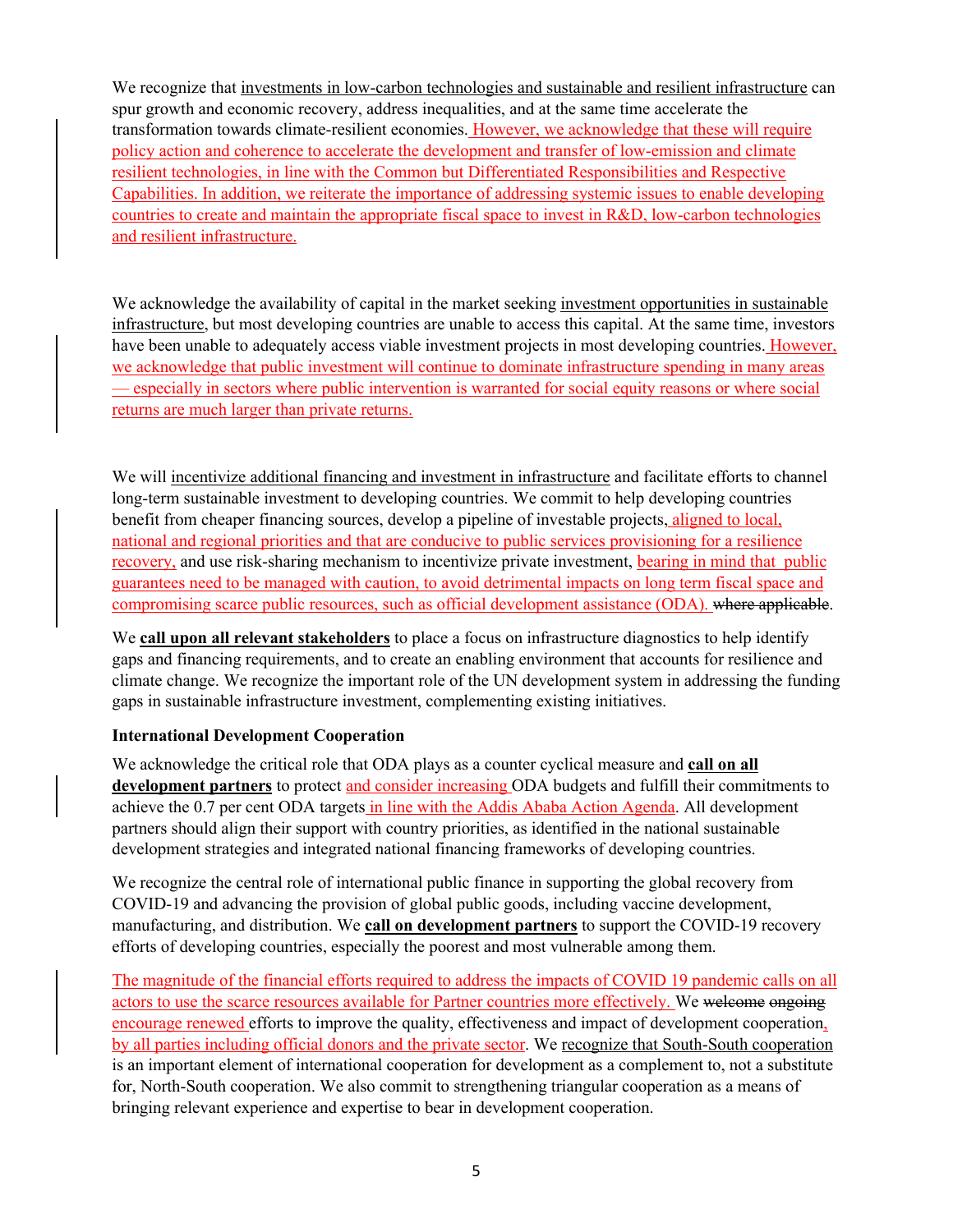We recognize that in order to support the most finance-constrained countries, immediate steps must be taken by the international community to expand concessional financing, without compromising genuine ODA flows, and deliver it to where it is most needed. As we note the lack of substative progress in realizing ODA targets for the LDCs, we encourage development partners to prioritize grant finance for the most vulnerable countries. We note the potential of blended finance, while recognizing that for different SDGs investment areas, different types of finance may represent the most effective financing modalities.

We recognize the need for increased longer-term financing for sustainable development that takes advantage of the current low interest environment, including by replenishing the capital of Multilateral Development Banks (MDBs) as necessary*.* We encourage official lenders to explore options to provide ultra-long term fixed rate financing to developing countries for investment in long-term growth and development.

MDBs play a crucial role in supporting developing Partner countries' development strategies, providing long-term finance, which is critical to building back better and stimulating growth and sustainable development. We invite multilateral development banks to scale up its financial support and leverage private finance to decrease vulnerabilities in support of efforts aligned with the national sustainable development goals and priorities of developing countries. In line with the AAAA, we encourage all development banks to establish or maintain social and environmental safeguards systems, including on human rights, gender equality and women's empowerment.

We reaffirm our commitment to scale up and improve access to climate finance, particularly for countries that are the most vulnerable to the impacts of climate change, including through direct finance to communities, indigenous peoples, women and youth, and other relevant groups, to accelerate the implementation of climate change mitigation and adaptation policies and the achievement of ambitious emission reduction targets. We will strengthen our efforts to increase adaptation finance and prioritize grant finance for LDCs and SIDS.

We stress that building a resilient global economy requires the mobilization of \$100 billion per year by developed countries– additional to standing commitments to fighting povety and inequality - as a crucial initial step for a sustainable and resilient recovery. The inclusion of the call for \$100 billion per year through to 2025 will signal the importance of a climate resilient recovery.

## **International trade as an engine for development**

We are concerned by the disruption of supply chains and the sharp reduction and slow recovery in world trade triggered by COVID-19. This has significantly affected developing countries. We will ensure that any emergency trade measures designed to tackle COVID-19 are targeted to protecting the most vulnerable and do not create permanent barriers to trade or disruption to global supply chains and are consistent with WTO rules and the actual needs of countries. In particular, we will review current trade rules in order to promote the manufacturing of COVID-19 related medical products in developing and least-developed countries by promoting access to technology, raw material and finance.

We are concerned about the adverse impact of the pandemic on tourism-dependent economies. We encourage Governments to facilitate the resumption of essential cross- border travel to normalize trade and services, in accordance with national laws and regulations, while safeguarding public health in line with our efforts to combat the pandemic as well as to minimize the socio-economic impacts of COVID-19.

We recognize the need to <u>increase the sustainability and resilience of national, regional, and global supply</u> chains that foster the sustainable integration of developing and least developed countries into the trading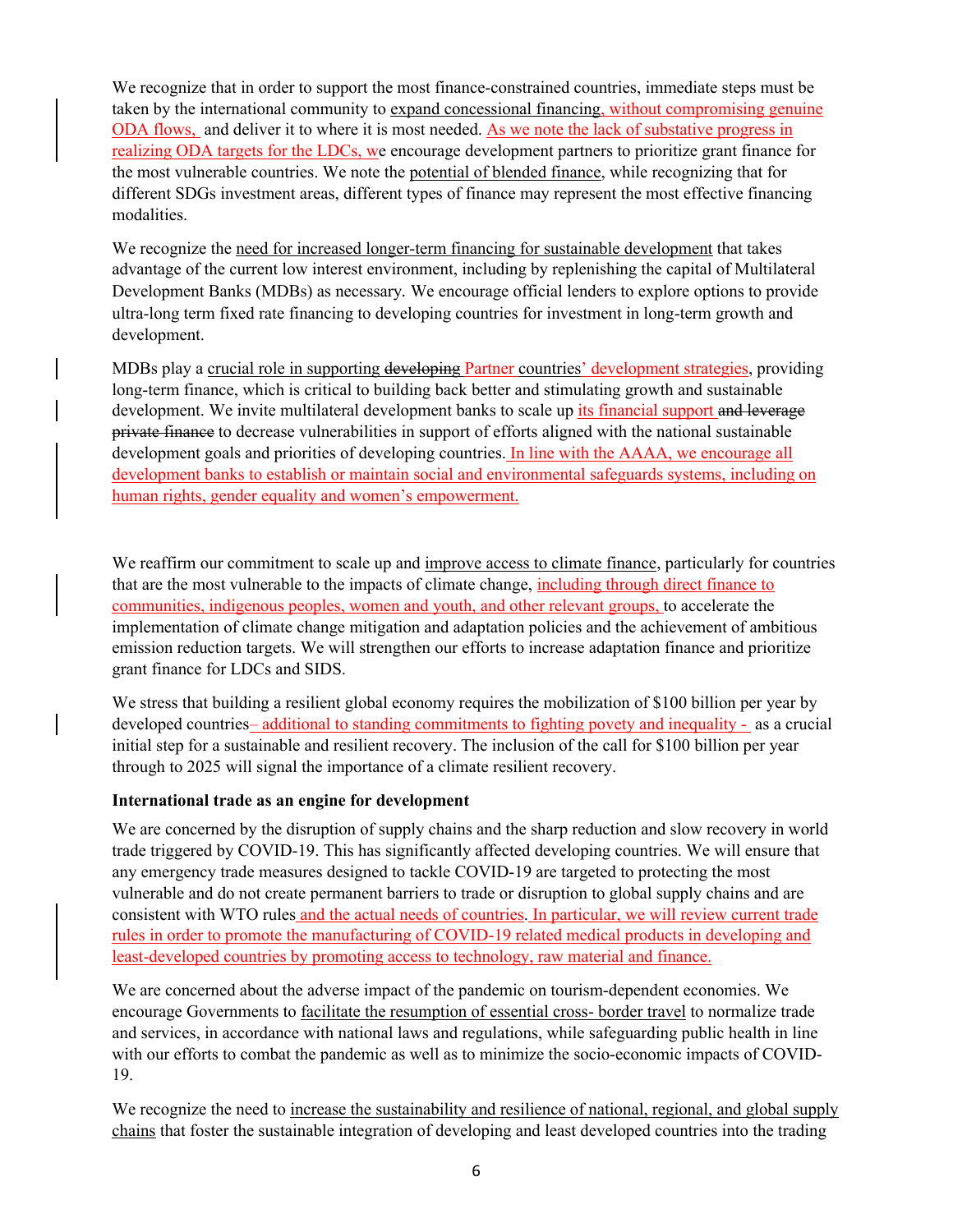system, by facilitating their access to technology and raw material, and share the objective of promoting (gender) inclusive economic growth including through increased participation of micro-, small-, mediumsized enterprises (MSMEs) in international trade and investment.

We recognize the need to scale up trade finance and trade-facilitation measures for the developing countries. We will continue to promote a universal, open, non-discriminatory and equitable international trading system under the WTO and recommit to advancing the necessary reform of the WTO and to improve its functioning as an essential step in reviving dynamic growth in global trade, especially of the developing countries.

We will advance efforts towards international norms for e-commerce and **call on all relevant stakeholders, including the United Nations**, to support developing countries in building capacity enabling their policy space to implement domestic regulation in this area. We will continually modernize multilateral and regional trade agreements and international investment agreements with a view to enhancing their contribution to and compatibility with sustainable development. We decide to implement a temporary global moratorium on all provisions in all current trade and investment agreements that impede governments' policy space to implement necessary COVID-19 measures, including, but not limted to the international investment agreements (IIAs) and the dispute settlement mechanism thereof, that are forcing developing countries to pay huge compensation in the time of a pandemic.

## **Debt and Debt Sustainability**

We are concerned that the COVID-19 pandemic has exacerbated debt risk and exposed fragilities in global financial architecture, with more than 50% of IDA countries at high risk of or in debt distress and a narrowing fiscal space in many developing countries. Owing to the current crisis, some developing countries have already defaulted on their debt; others may be forced to do so. Debt distress has hampered developing countries' capacity to address health issues, including Covid19 vaccination, food security, growing unemployment and poverty rates. Green recovery will not be possible until the issue of debt and liquidity are addressed.

We recognize the G20's Debt Service Suspension Initiative (DSSI) as a welcome short-term initiative in alleviating liquidity pressures. However, much more relief, including debt cancellation, is needed to give developing countries the capacity to tackle the crisis. We **call for expansion of the DSSI** to include all developing countries facing fiscal and liquidity challenges and request for relief, and for permanent cancellation of debt payments for those countries requesting it. We also **call for extension of the DSSI** – expanded to all countries in need and including debt payments cancellation – beyond 2021.

We invite official bilateral, multilateral and private creditors to systematically include state-contingent debt instruments in their own lending, building on existing experiences. We reiterate our call to work towards a global consensus on guidelines for debtor and creditor responsibilities in borrowing by and lending to sovereigns. In this regard, we note the United Nations Conference on Trade and Development principles on responsible borrowing and lending.

We encourage creditors and debtors to expand explore debt swap initiatives for sustainable development and climate action, noting past experiences and ensuring country ownership and transparency at every stage of the initiatives. These initiatives should always be developed additional to existing ODA commitments. We encourage the exploration of debt cancellation mechanisms. credit enhancements and debt buy backs in specific circumstances to incentivize creditor participation without reducing relief for the debtor.

We are concerned about the lack of participation of private creditors in DSSI. Without their participation, public resources are likely to be used to bailout private creditors rather than for recovery and development. We encourage the international community to consider measures to incentivize greater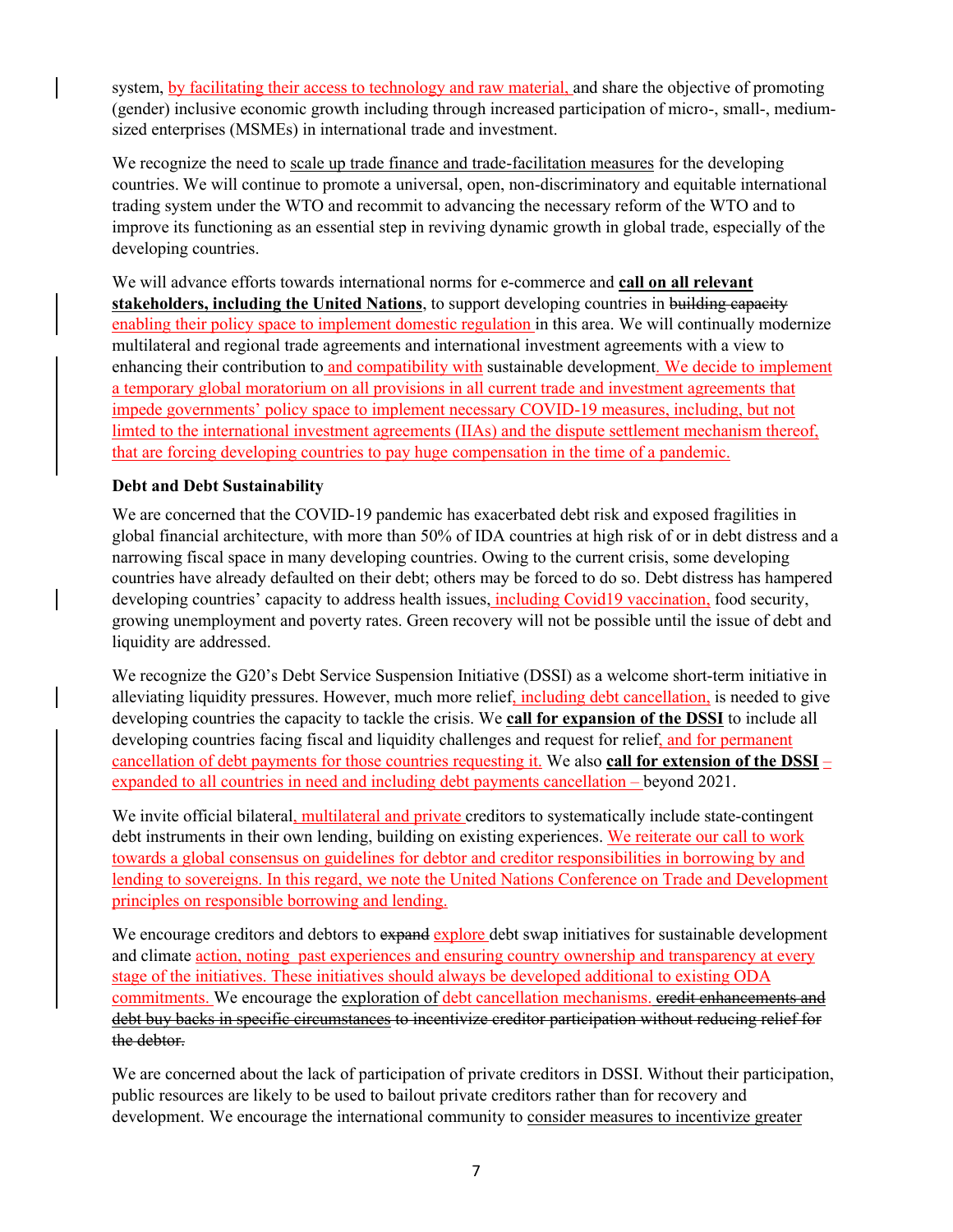private sector participation on comparable terms, when requested by eligible countries. We call on multilateral institutions to engage in the different debt cancellation and restructuring initiatives. Possibilities to fund multilateral participation in debt relief, as it has happened in the past, should be explored, including IMF gold reserve sales, donor countries donations to a trust fund and SDR reallocation.

We welcome the Common Framework proposed by the G20, which should offers a platform for transparent and broad-based creditor participation and for deeper debt treatment than currently provided by the DSSI. We are deeply concerned that participation of multilateral institutions and private sector is not binding within the Common Framework, and that many developing countries remain excluded. Debt treatment should be aligned with the SDGs, Addis Ababa Action Agenda, gender equality commitments under Beijing Action Plan, and the goals of the Paris Agreement.

We stress that debt restructuring, including debt cancellation, should create an enabling environment for investing in the SDGs while maintaining sustainable debt levels. Debt restructuring should be coupled with addressing the systemic debt vulnerabilities, improving fiscal policies and ultimately managing debt in a more transparent and sustainable manner and enabling vulnerable countries to access the borrowing needed to finance the SDGs.

We recognize that the existing tools and mechanisms are insufficient to provide long term solutions to the increasing debt vulnerabilities in a timely, orderly comprehensive and fair manner. In this regard, we agree to establish an open-ended intergovernmental working group under the auspices of the UN **call on the international community** to initiate dialogue with a view to establishing a binding, UN multilateral framework global forum on sovereign debt crisis resolution as in an inclusive platform for all countries to advance the discussion on debt cancellation, debt restructuring, debt transparency and responsible lending and borrowing and the rules of engagement, including with the private sector.

## **Addressing systemic issues**

We recognize the urgency to strengthen global coordination and policy coherence to protect global financial and macroeconomic stability. We acknowledge the role of monetary policy and financial regulation in ensuring financial stability, including by strengthening the resilience of the financial system to climate-related risks.

We recognize that climate change poses risks to the stability of the financial system. Climate risk considerations need to be further included in global financial regulation in a timely fashion. We invite central banks to continue integrating climate risks into policy frameworks. We further encourage regulators to support climate risk management of financial institutions.

We recognize the need to expand the notion of risk to that of communities, marginalized communities, women and other groups that are greatly impacted by crises. Therefore we encourage central and regional banks, as well as International Financial Institutions, to develop a common framework to tackle these dimensions in a comprehensive manner.

Even as international financial markets have since recovered, many developing countries–in particular the poorer and more vulnerable–continue to face difficulties in accessing international liquidity. We note with concern the record capital outflows from developing countries in early 2020. Credible measures are needed to keep liquidity problems from turning into solvency problems.

We underscore the importance of a functioning global financial safety net and a well-funded IMF to ensure liquidity to building forward better, while including pro-poor and climate considerations. We support efforts to make the IMF adequately resourced in the medium term through a quota increase, while strengthening the voting rights of developing countries.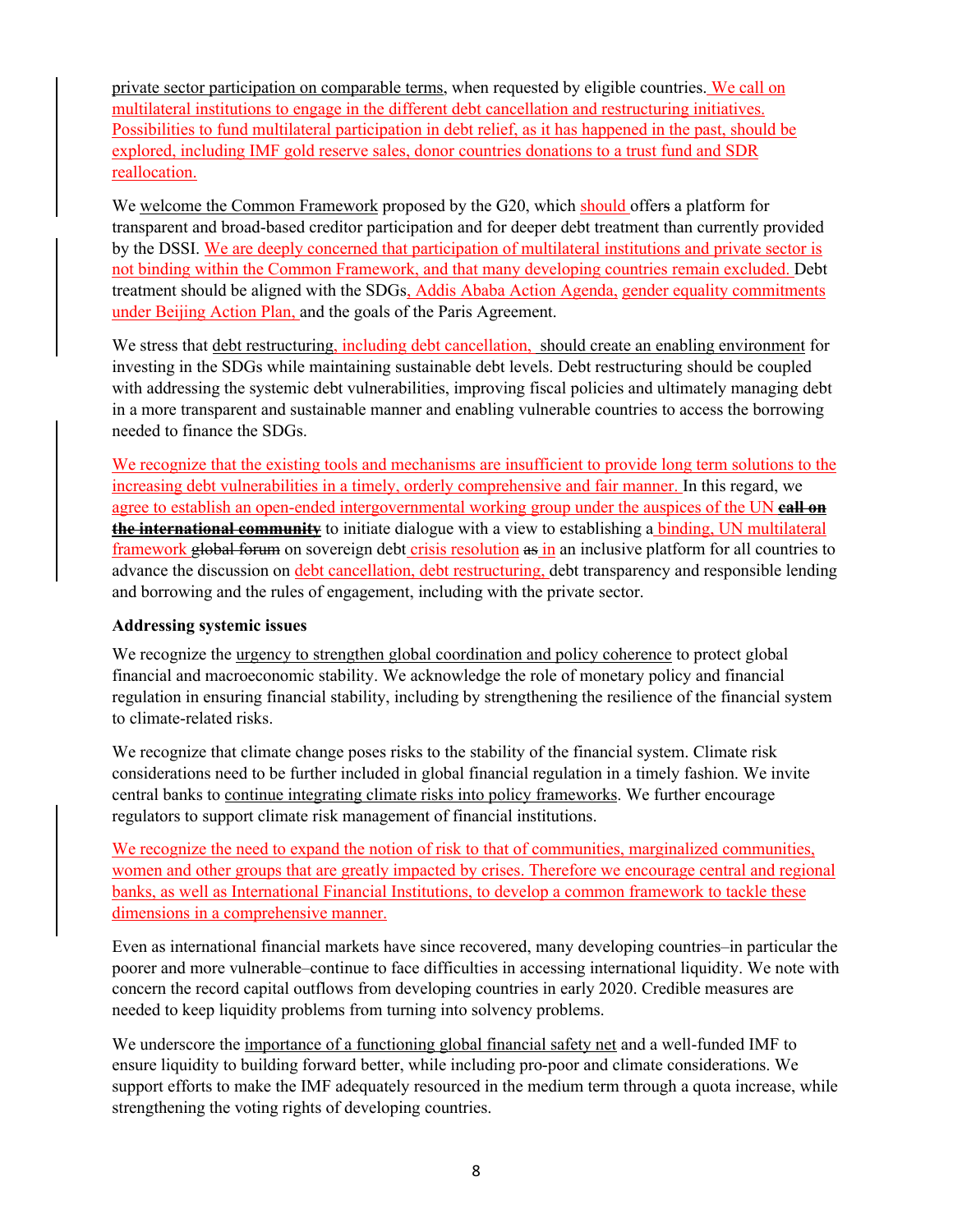We recognize that to urgently unlock much needed liquidity, a new general allocation of Special Drawing Rights (SDRs) is a critical first step. We therefore **call for a SDR allocation** of at least US \$500 billion or higher. To ensure this primarily benefits low-income and middle-income countries, we **call for voluntary redistribution of SDRs** from countries with sufficient international reserves to support countries most in need. Importantly, the amount of the SDR issuance should take into account the immense and growing fiscal needs of developing countries that the pandemic has made even more acute and the inequality built in the SDRs allocation system that implies that low income countries would get about 3%.

We support creating a "Liquidity and Sustainability Facility" (LSF), as proposed by Economic Commission of Africa, which could provide short-term liquidity and lower borrowing costs for developing countries with strong macroeconomic fundamentals, freeing up vital resources in the short term. In setting up this facility, we call for a careful approach to potential macrofinancial and institutional risks for African governments and central banks.

Rapid technological change is creating new challenges for monetary authorities and regulators, including the rise of digital currencies and digital finance. We **call on regulators** to continue to move towards regulating financial intermediation based on the function it performs rather than the type of institution involved.

We further **call on regulators** to ensure that global "stablecoins" comply with financial stability and integrity requirements, including by cooperating across jurisdictions and making sure that the voices of all countries are part of discussions on setting new regulatory standards.

We request the decide to establish a Global Technology Assessment Mechanism at the United Nations to support developing countries through knowledge sharing and capacity building in order to better understand the implications of emerging digital technologies for fiscal and monetary policies and harness the opportunities offered by technologies.

## **Science, technology, innovation and capacity building**

We recognize that the COVID-19 pandemic has accelerated the digital transition and a shift towards digital business models. We are concerned about the risks of a widening of the digital divide in- and between countries, especially related to gender, and the possible negative impact of emerging digital technologies on job creation, social protection and equality.

We do not see digitalization as the overall solution to development. Digitalization can accentuate the divide between developing and developed countries. Fast moving digitalization can make the challenge of closing the development gap even more challenging.

We therefore underscore the urgent need to accelerate investment in the digital transition and strengthen efforts to bridge the digital divide, especially for women. We **call for strengthened international cooperation** and call on the Science, Technology and Innovation Forum 2021 to present recommendations to member states on global governance of digital technologies and digitalization to address the digital divide and to support developing countries in strengthening science, technology and innovation, including financing investment in ICT infrastructure.

We welcome the role of financial innovation in enhancing financial inclusion, while recognizing its associated challenges for consumer protection, new forms of exclusion, cyber security, and financial stability. We also underscore the need to grasp the opportunities and tackle the challenges associated with financial technology, especially for women who are disproportionately affected by it.

We will strengthen dialogue, including at the United Nations, between policymakers, regulators, and innovators to promote mutual learning and create awareness of the opportunities for financial inclusion.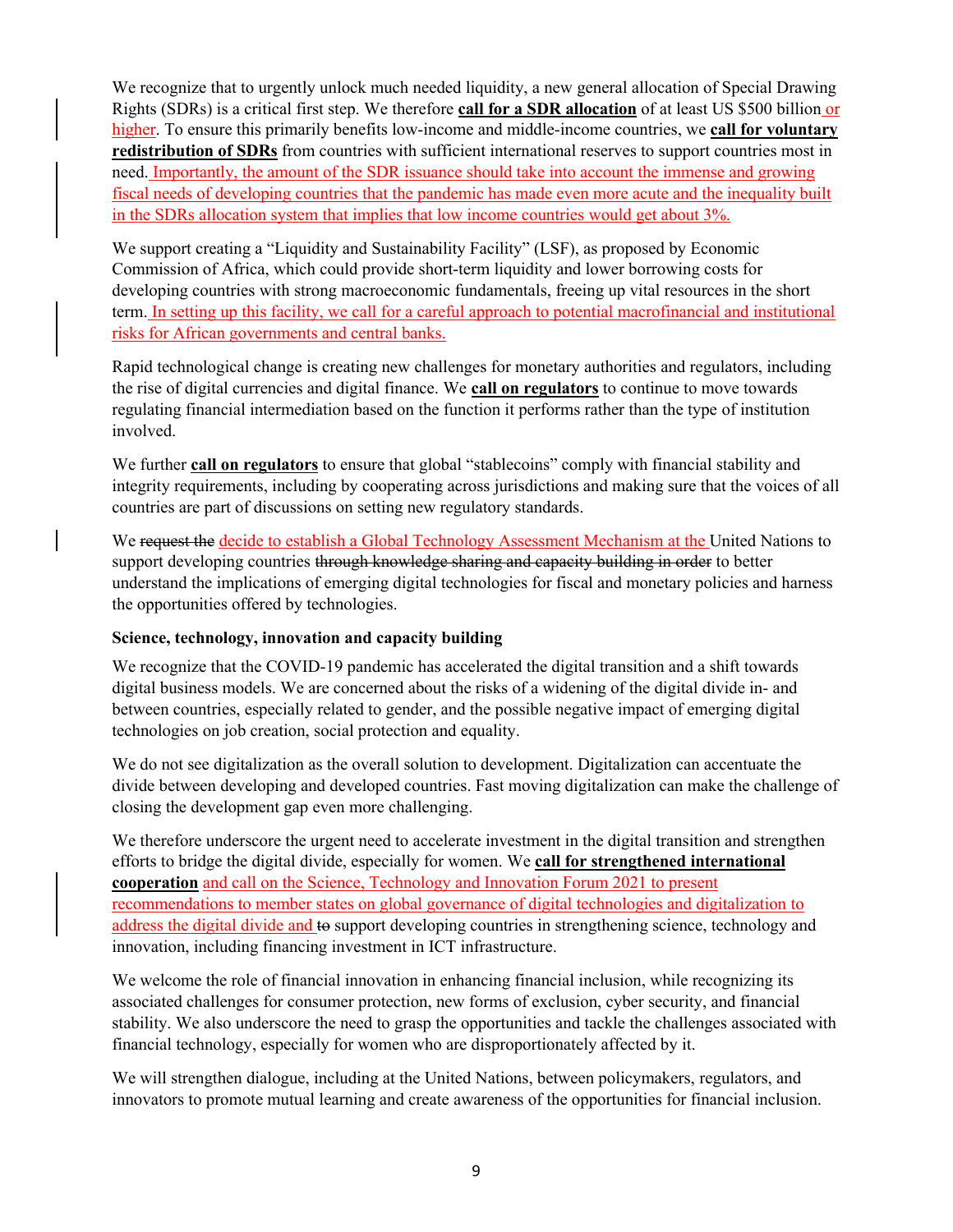We understand open source public domain technologies could support innovation that helps accelerte the Sustainable Development Goals (SDG). We **call on the United Nations** to take initiatives that encourage the shift towards open source technologies.

## **Data, monitoring and follow-up**

We underline the importance of data in assessing the impacts of the COVID-19 pandemic and in identifying gaps for accelerated action. Timely, quality, open, (gender) (sex, age, geography, income, race, ethnicity, migratory status, disability, and other characteristics relevant in national contexts) disaggregated and geospatially enabled data and statistics are needed to understand, manage, and mitigate the human, social and economic effects of the pandemic and make progress towards achieving the SDGs.

We will further strengthen efforts to collect, analyze and disseminate disaggregated data, which is critical in measuring the disparate impacts of the pandemic on communities and groups.

We are concerned that the COVID-19 pandemic has exacerbated global data inequalities. We underscore the need to scale up financial support, equipment and infrastructure and technical assistance to strengthen capacities of national statistical offices and fill data gaps. In this regard, we recognize that civil registration and vital statistics systems and geospatial information sources must be a priority to prepare for future disasters and make progress on the SDGs.

We recognize the opportunities and challenges around new sources of data for public policy. We **call for increased support from all sources, including international cooperation**, to strengthen capacity building and technical support for data monitoring and follow up, particularly for developing countries. We recognize the importance of data as a strategic asset to prepare for future risks and disasters and for achieving sustainable development.

We request the IATF to issue an advance unedited version of its 2022 report, no later than the end of February 2022, to be updated with the latest data upon its release, in order to facilitate the timely preparation of the draft conclusions and recommendations.

The devastating impact of the pandemic demands bold solutions. We are committed to tackle this unprecedented crisis through unprecedented leadership, determination, and solidarity with the 2030 Agenda as our roadmap to achieve a resilient, sustainable and equitable future for all.

We have agreed that a coordinated global effort comprised of commitment to increased ODA and ensure its quality; better captalized MDB's, new and ultra-long concessional financing arangements, provision and allocation of new SDR's, establishment of new financing arrangments for special categories of vulnerable countries, including MIC's; significant debt relief that is additional to concessional aid, and extension of DSSI are important starting premise for actions. There actions will be pursued urgently through relevant international forums including the G7 and the G20. We member states stand ready to propose additional measured and options until an inclusive recovery is secured.

The present health, financial and economic crisis has drawn further attention to the central role that the UN Development System and the FFD Forum has to play in harnessing and shaping international consensus on proposals for decision making bodies during such extraordinary crisis as we face today.

We decide that the  $7<sup>th</sup> ECOSOC$  Forum on Financing for Development follow-up will convene from 25 to 28 April 2022 and will include the special high-level meeting with the Bretton Woods institutions, the World Trade Organization and the UNCTAD. We also decide that the forum's modalities will be the modalities that applied to the 2019 Forum.